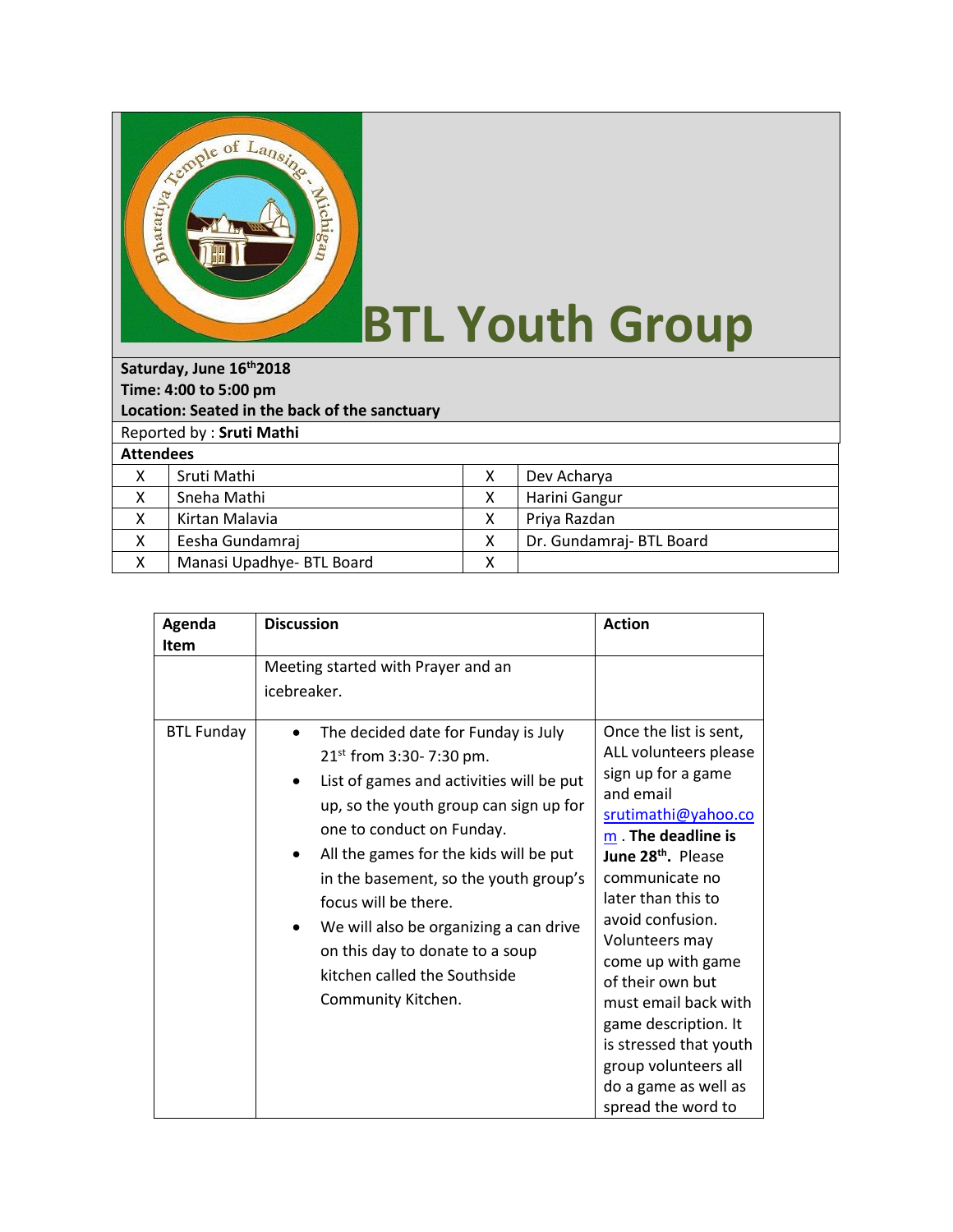|                     |                                          | friends to come help, |
|---------------------|------------------------------------------|-----------------------|
|                     |                                          | but you must still    |
|                     |                                          | communicate this. All |
|                     |                                          | volunteers must       |
|                     |                                          | create their own      |
|                     |                                          | poster board and      |
|                     |                                          | rule board for their  |
|                     |                                          | game and must         |
|                     |                                          | communicate what      |
|                     |                                          | materials will be     |
|                     |                                          | needed for the game.  |
|                     |                                          | Get back to us ASAP.  |
| Other               | <b>BTL Walk-a-thon</b>                   |                       |
| Community<br>Events | Planning for August $12^{\text{th}}$ (?) |                       |
|                     | We will discuss plans for walk-a-thon    |                       |
|                     |                                          |                       |
|                     | more after Funday is over.               |                       |
|                     | <b>Other Events and Volunteering</b>     |                       |
|                     | <b>Opportunities</b>                     |                       |
|                     |                                          |                       |
|                     | At Sunday Pujas, youth group             |                       |
|                     | members can keep the kids that are       |                       |
|                     | usually running around in the temple     |                       |
|                     | occupied.                                |                       |
|                     | Whenever temple needs more               |                       |
|                     | volunteers to help in repairing, we      |                       |
|                     | can send out a remind so volunteers      |                       |
|                     | may come and help.                       |                       |
|                     | Gardening opportunity at the temple.     |                       |
|                     |                                          |                       |
|                     | Organize a day where kids can talk to    |                       |
|                     | high school graduates going into         |                       |
|                     | different careers to get an idea of      |                       |
|                     | what they can be doing to prepare for    |                       |
|                     | their future profession.                 | To learn more about   |
|                     | Organize a can drive for Southside       | this amazing soup     |
|                     | Community Kitchen that we will be        | kitchen, I have       |
|                     | collecting during Funday. We will        | attached a link.      |
|                     | make a list of food that people can      |                       |
|                     | donate. We will also display a           | http://www.southsid   |
|                     | donation box, so people can donate       | ecommunitykitchen.    |
|                     | money that Board members can use         | $\text{org}/$         |
|                     |                                          |                       |
|                     | to buy food for the soup kitchen.        |                       |